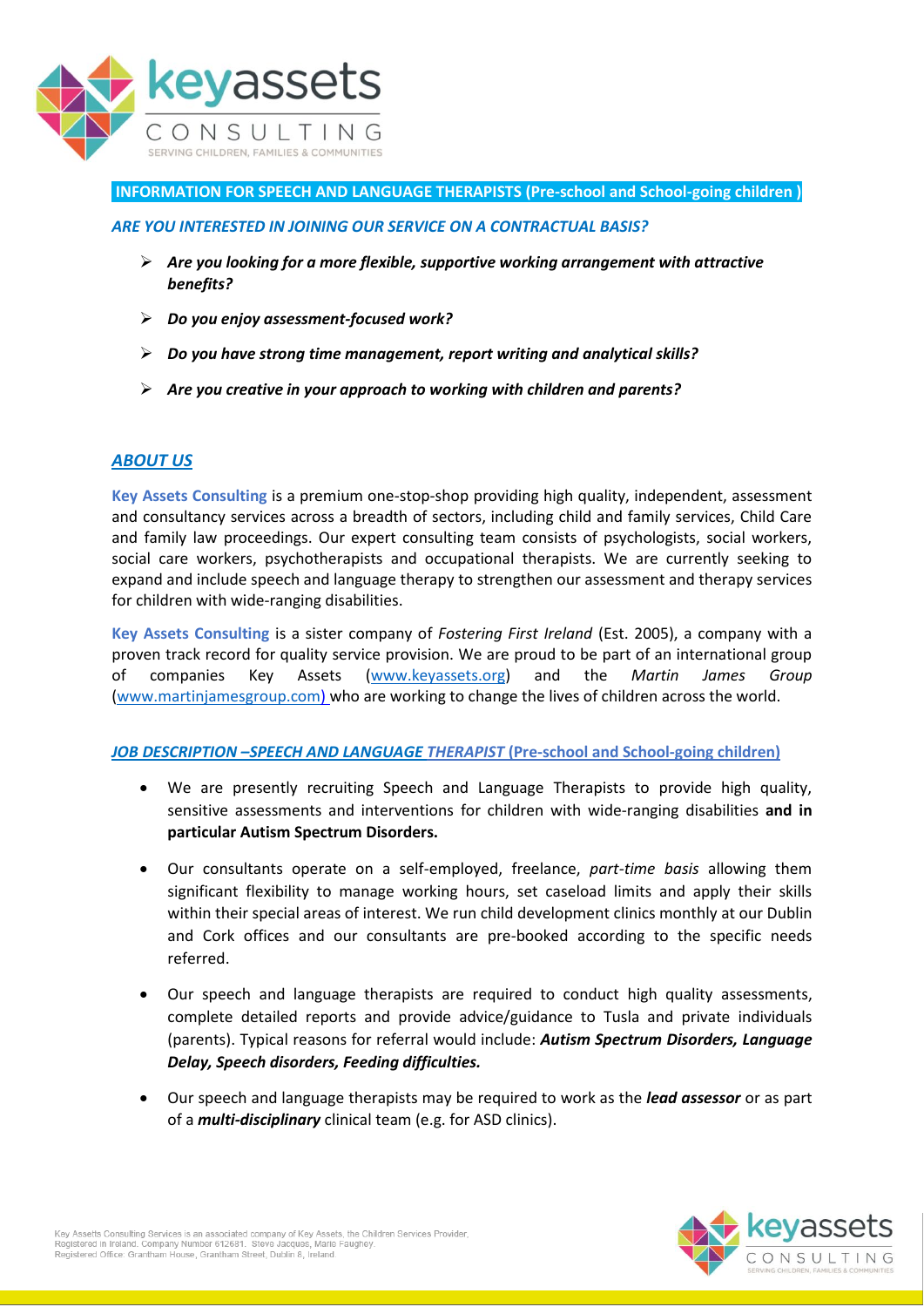

# *WHY JOIN US? WE VALUE OUR TEAM AND PRIDE OURSELVES ON QUALITY SERVICE PROVISION!*

- *Perhaps you are in private practice already but would like to reduce the isolation factor and benefit from administrative and marketing supports to ensure you are paid on time and can concentrate on your clients?*
- *Or perhaps you are in a salaried position but are interested in the opportunity to undertake some private work with the aim of developing your further career options?*

## *All our contracted professionals at Key Assets Consulting have access to a strong benefits package including:*

- $\checkmark$  Direct, straight-forward payment terms and invoicing support we pay you direct on completion of the report/consultation
- $\checkmark$  Attractive professional fees
- $\checkmark$  Clearly structured assessment templates with transparent hours and fees from the outset
- $\checkmark$  Mileage /Travel expenses paid monthly
- $\checkmark$  Free CPD we provide all our professionals with free access to high quality training in Courtroom skills and report-writing for legal purposes. Additional training options are available annually on relevant specialist areas e.g. attachment assessment, specialist skills for assessing younger children
- $\checkmark$  Sharing of latest professional research/assessment resources/reports/policy information including access to relevant journal articles
- $\checkmark$  Marketing of your expertise
- $\checkmark$  Well-developed Quality Assurance system including complimentary proof-reading service
- $\checkmark$  Accessible consultation with our experienced staff
- $\checkmark$  Flexible working hours you decide how many cases you want to work on monthly. We issue suitable referrals to you within your caseload limit, matched to your skills set, as they become available

*At Key Assets Consulting, we support you, so you can concentrate on directing your professional skills to deliver better outcomes for children and families*

## *WHAT LEVEL EXPERIENCE/QUALIFICATIONS IS REQUIRED?*

### *Essential criteria*

- *Candidates must possess:* (i) the B. Sc degree (Clinical Speech and Language Studies) from the University of Dublin/ NUIG or UCC OR (ii) the BA (Moderatorship)(Remedial Linguistics) from the University of Dublin OR (iii) the M.SC in Speech & Language Therapy (Professional Qualification) from the University of Limerick OR (iv) Licentiateship from the College of Speech Therapists OR (v) A validated Speech & Language qualification at least equivalent to (i), (ii), (iii) or (iv) above.
- Fully trained in use of ADOS for assessment of Autism Spectrum Disorders as part of an interdisciplinary team.
- Appropriate registration with CORU.
- Have a minimum of 2 years' work experience in the area of children's disability services.